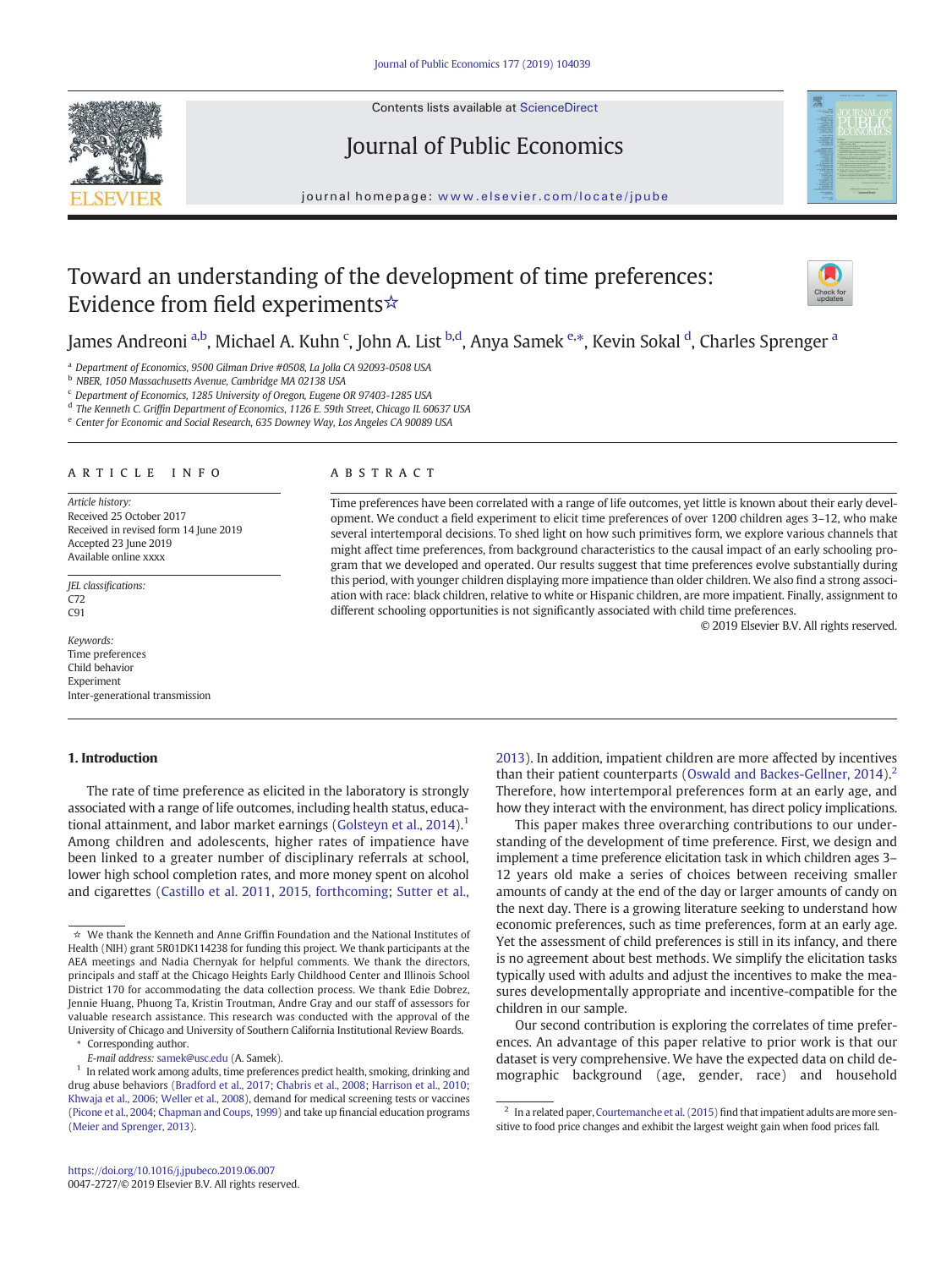characteristics (parents' educational attainment, household income). We go beyond these basic variables to collect detailed data on child cognitive and executive function skills via a rigorous skills assessment. We also collect data on a sub-set of the children's parents, which allows us to evaluate whether child time preferences are associated with their parents' time preferences. This lends insights into the origins of time preferences.

We find that time preferences evolve significantly as children age, with younger children displaying more impatience than older children. This is in line with related work that finds a similar association with age (Bettinger and Slonim, 2007; Angerer et al., 2015; Deckers et al., forthcoming; Sutter et al., 2015). We also find a strong association with race: black children are significantly more impatient than white or Hispanic children, even while controlling for socio-economic status, cognitive skills and executive function skills. Only one other paper has been able to explore this race relationship, and it found a similar association for adolescents (Castillo et al., 2011). Studying the associations of time preferences with race is important since – given that time preferences predict academic outcomes – it may help us understand the origins of the academic achievement gap.

We do not observe a correlation between preferences of parents and their children. We might have expected such a correlation due to genetics or social learning. However, the results in the related literature on the inter-generational transfer of time preferences are also mixed. Kosse and Pfeiffer (2012, 2013) do find associations between time preferences of preschool children and their parents, while Bettinger and Slonim (2007) do not find an association with children ages 5–16 and their parents. Researchers also find some support for a link between future orientation of parents and young adult children (Webley and Nyhus, 2006; Brown and Van der Pol, 2015). Understanding the associations of time preferences of parents and children is important in light of the recent interest in investing in parents as a policy tool for human capital accumulation (Fryer Jr et al., 2015).

Our third contribution is to evaluate the causal influence of early childhood education on child time preferences. For this evaluation, we take advantage of the Chicago Heights Early Childhood Center (CHECC) study (Fryer Jr et al., 2015, 2018). Children in our study are participants in CHECC, which randomly assigned children and parents from Chicago Heights, Illinois and surrounding areas to 1) a free, highquality preschool program, 2) a parenting program in which parents were taught how to implement components of the preschool curriculum at home, or 3) a control group that did not receive an intervention. We hypothesized that children randomized to CHECC preschool might become more patient since they were exposed to an environment and activities that promoted patience, such as a structured preschool day, turn-taking and modeling patience. The parenting program at CHECC also provided tools that parents could use to teach patience – such as a unit on self-regulation – hence, we hypothesized that children exposed to CHECC parent programs might also become more patient than children in the control group.

Our evaluation of CHECC joins a very small literature aimed at studying the causal impact of education programs on time preferences. Alan and Ertac (2014) found that random assignment to a program aimed at helping 3rd and 4th grade children imagine their future selves increased patience relative to children assigned to a control group. Lührmann et al. (2018) found that random assignment of adolescents to a financial education program increased time consistency relative to those assigned to a control group. Unlike these studies, our early childhood interventions do not focus specifically on time preferences and are broader in scope. We believe that it is important to learn whether "standard" early childhood programs, designed to impact cognitive abilities, also affect time preferences. Moreover, we explore time preference development in very early childhood, which is a critical period of non-cognitive skill development (Heckman, 2000). Our study also speaks to the literature that uses early childhood interventions to understand the impact on the academic achievement gap, such as High/Scope Perry Preschool and the Abecedarian project (Schweinhart, 1993; Campbell et al., 2002). The evaluation of High/ Scope Perry and Abecedarian did not consider time preferences as we do, and the sample size of these programs was significantly smaller than ours.

In contrast to our hypotheses, we do not find a statistically significant impact of CHECC programs on time preferences. This is true both immediately after the intervention as well as a few years after the end of the intervention. By contrast, another paper evaluating CHECC found an impact of the preschool and parent programs on fairness and efficiency concerns (but not on selfishness) (Capellen et al., forthcoming). The fact that our early interventions, which were quite broad, did not lead to durable changes in time preferences suggests that such preferences may be difficult to change with education programs for 3–5 year olds. An important caveat is that we have substantial attrition in our analysis sample.

The population we study is also policy relevant. By virtue of being from CHECC, the households in our sample are of generally low SES. Understanding how time preferences form may be even more important among low SES children, since they are the ones most likely to exhibit impatience (Deckers et al., forthcoming) and may therefore benefit the most from policy interventions. Finally, our study includes a much broader age range than most other papers (for example, Castillo et al., 2011; Sutter et al., 2013 focus on adolescents, while Kosse and Pfeiffer, 2012, 2013 focus only on preschoolers).

In what follows, Section 2 discusses our time preference elicitation, summarizes our data and provides a discussion of the strengths and weaknesses of our measure. Section 3 discusses the correlates of time preferences, including age, race, and parent time preferences. Section 4 explains CHECC in more detail and provides the causal evidence. Section 5 concludes.

#### 2. Time preference elicitation

#### *2.1. Experimental design and procedures*

The experiment was conducted in 4 waves: October 2010–April 2011 (2010–11 wave), July 2012 (2012 wave), October 2013 (2013 wave) and December 2017 (2017 wave). In the earlier waves of the experiment (2010–11, 2012 and 2013), families brought their children to the CHECC center outside of school time to participate. Participants did not know what the experiments were about when they signed up, and participation was voluntary. Participation took approximately 30 min and parents received approximately \$25 for their participation. In the last wave (2017), we conducted the experiments during school and children were pulled from class to participate individually. The sessions differed in their implementation, as described below. Most children participated 1–2 times between 2010 and 2017.

The basic experimental design of the time preference elicitation task followed a multiple-price list format with 3–4 decisions (Coller and Williams, 1999). Eliciting time preferences in this way has been shown to be correlated with life outcomes of adolescents and adults (e.g., Castillo et al., 2011). Children made a series of decisions in which they were asked to choose between a smaller amount of rewards on the day of the experiment at the end of the day ("at the end of the day TODAY"), and a larger amount of rewards on the day after the experiment ("at the end of the day TOMORROW"). Only one of the decisions "counted" for payment, and this was randomly selected at the end of the experiment.<sup>3</sup> In the earlier sessions, rewards from the relevant

<sup>&</sup>lt;sup>3</sup> For children ages 3-5, the random selection was done in the following way. Children were told that at the end of the session, one of their decisions would be selected at random as the 'decision that counts.' The 'decision that counts' was selected by having the child close his or her eyes and select one of X containers in the bin, each of which held the candy and time for the candy to be given to the child for one of the decisions. For children ages 6– 12, the random selection was done via bingo cage at the front of the experiment room.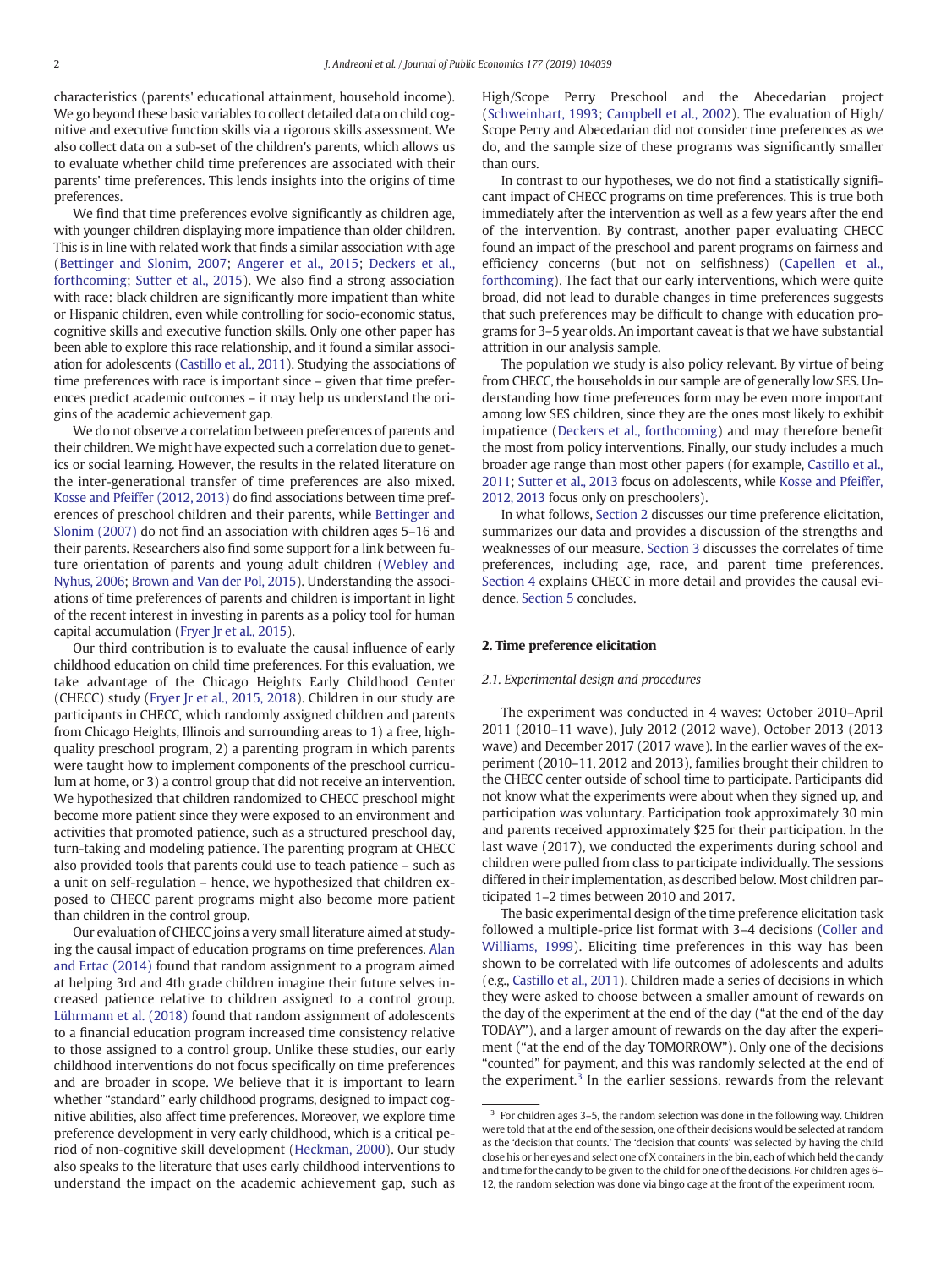Table 1 Child experiment design.

| Wave    | Elicitation task (today v. tomorrow)               | Incentives               | Implementation                |
|---------|----------------------------------------------------|--------------------------|-------------------------------|
| 2010-11 | 4v5, 4v6, 4v7, 4v8                                 | Candies                  | One-on-one or in a group      |
| 2012    | 3v3. 2v3. 1v3                                      | Candies                  | One-on-one, outside of school |
| 2013    | 2v3. 2v4. 2v5. 2v6                                 | Candies                  | One-on-one, outside of school |
| 2017    | $4v5$ , $4v6$ , $4v7$ , $4v8$ (same as $2010-11$ ) | Choice of candies/prizes | One-on-one, in-school         |

Note: This table reports the experimental design for the child experiments, broken down by wave.

decision for payment were placed in paper bags with the date of payment on them and were given to the child's parents with a note providing instructions for when to give the child the candies. We also verbally explained to parents when to give the rewards to the child.<sup>4</sup> In the 2017 wave that was conducted during school time, we gave bags of rewards to teachers to put in child backpacks on the dates that children selected. Table 1 summarizes the series of decisions in each experimental session.

For most children, the experiment was conducted one-on-one with a trained experimenter, and each decision was accompanied by physical containers holding the number of rewards that would be earned by the child for each alternative. The rewards were always candies in waves 2010–11, 2012 and 2013; and were the choice of different candies or prizes in 2017. Some of the older children (ages 6–12) in the 2010–11 wave participated in small groups whereby children circled pictures of candies on their record sheets in private while experimenters walked around to assist. The age overlap in procedures allows us to control for differences in implementation approach.

#### *2.2. Data*

Table 2 provides a summary of the observations in our dataset, by data collection wave. A total of 1265 individual children participated in our experiments, with 926 participating in only one wave, 307 participating in two waves and 32 participating in three waves. This gives us a total of 1636 observations, of which 1614 are not missing gender and race, spanning ages 3 through 12 (Mean  $= 6.93$ , S.D.  $= 2.81$ ). In what follows, we restrict our sample to children who are not missing gender and race. About half the observations were girls. In line with the population of Chicago Heights, IL, our sample is highly diverse, with 35% black and 56% Hispanic observations. The households are relatively low income: 29% of observations come from a household with an annual income of \$0–\$15,000 and 28% come from a household with an annual income of \$16,000–\$35,000. About 17% of the observations have mothers who do not have a high school diploma, while 35% have a high school diploma or some college education and 23% have a college degree.

Fig. 1 provides a histogram of the proportion of patient decisions (giving up fewer rewards today to choose more rewards tomorrow) across all sessions. It is notable that a large proportion (28.97%) of children always select the earlier, smaller reward while a small proportion (12.04%) always select the later, larger reward.

We also find that a sizable fraction of the children exhibit nonmonotonicities in their choices, preferring a larger, later number of rewards to a smaller, sooner number, and subsequently preferring an even smaller, sooner number of rewards to the aforementioned later, larger number. The overall proportion of children displaying such non-monotonicities is 40.63%. However, 68.87% of the 965 children who are not always impatient or always patient are non-monotonic. Despite the high frequency of non-monotonicities, as displayed in Fig. 2, we do observe that in the aggregate children are more likely to be patient when the cost of being impatient is high (i.e., when the 1-day interest rate between the earlier and later rewards is largest), a finding that is also observed in Lemmon and Moore (2007) for children aged  $4 - 5.$ 

#### *2.3. Discussion*

Our time preference elicitation methodology is similar to that used with adults in experimental economics, and is in line with related work in developmental psychology that uses children as young as age 2–3 to study future orientation (Schwarz et al., 1983; Lemmon and Moore, 2007; Garon et al., 2012). Our elicitation is similar to Sutter et al. (2015), who conduct time preference experiments with Kindergarteners and use 1 choice of 1 reward today versus 2 rewards the next day. Different from Sutter et al. (2015), we used a series of questions with varying interest rates rather than just one question. Our elicitation is also similar to one of the elicitations in Angerer et al. (2015), who include children ages 6–11 in their experiments and use a series of questions in which children choose between 2 tokens (which can be exchanged for candy or prizes) at the end of the experimental sessions versus 3, 4 or 5 tokens in 4 weeks. Our elicitation is also similar

#### Table 2

Summary of observations.

|                                    | Wave<br>2010-11 | Wave<br>2012 | Wave<br>2013 | Wave<br>2017 | Total    |
|------------------------------------|-----------------|--------------|--------------|--------------|----------|
| Child Age Range (in Years):        | $3 - 12$        | $4 - 8$      | $3 - 6$      | $6 - 12$     | $3 - 12$ |
| Child Age (in Years)               | 5.59            | 5.24         | 4.73         | 9.76         | 6.93     |
|                                    | (0.14)          | (0.05)       | (0.04)       | (0.05)       | (0.07)   |
| Child Gender (Female $= 1$ )       | 0.48            | 0.48         | 0.54         | 0.49         | 0.50     |
| Child Race - Black                 | 0.37            | 0.51         | 0.41         | 0.23         | 0.35     |
| Child Race - Hispanic              | 0.49            | 0.37         | 0.49         | 0.72         | 0.56     |
| Child Race - Other                 | 0.01            | 0.01         | 0.01         | 0.00         | 0.01     |
| Child Race - White                 | 0.13            | 0.11         | 0.09         | 0.04         | 0.08     |
| Household Income (0-15 k)          | 0.21            | 0.31         | 0.28         | 0.32         | 0.29     |
| Household Income (16 k-35 k)       | 0.20            | 0.26         | 0.34         | 0.27         | 0.28     |
| Household Income (36 k-60 k)       | 0.13            | 0.13         | 0.11         | 0.09         | 0.11     |
| Household Income $(60 k+)$         | 0.06            | 0.08         | 0.10         | 0.02         | 0.06     |
| Mother Edu (Less than High School) | 0.12            | 0.11         | 0.15         | 0.23         | 0.17     |
| Mother Edu (High School)           | 0.31            | 0.40         | 0.35         | 0.35         | 0.35     |
| Mother Edu (College)               | 0.20            | 0.33         | 0.31         | 0.13         | 0.23     |
| Cog Pre-Assess.                    | 0.37            | 0.39         | 0.37         | 0.29         | 0.34     |
|                                    | (0.01)          | (0.01)       | (0.01)       | (0.01)       | (0.01)   |
| Non-Cog Pre-Assess.                | 0.66            | 0.58         | 0.51         | 0.50         | 0.55     |
|                                    | (0.01)          | (0.01)       | (0.01)       | (0.01)       | (0.01)   |
| <b>Pretest Cog Missing</b>         | 0.04            | 0.13         | 0.09         | 0.20         | 0.13     |
| <b>Pretest EF Missing</b>          | 0.04            | 0.13         | 0.11         | 0.22         | 0.14     |
| Cog Missing                        | 0.30            | 0.43         | 0.55         | 0.01         | 0.28     |
| <b>EF Missing</b>                  | 0.30            | 0.43         | 0.55         | 0.03         | 0.29     |
| <b>Income Missing</b>              | 0.40            | 0.22         | 0.18         | 0.30         | 0.27     |
| Mother Educ Missing                | 0.38            | 0.16         | 0.18         | 0.28         | 0.25     |
| Observations                       | 248             | 286          | 447          | 633          | 1614     |

Note: This table reports sample averages. Standard errors of means are in parentheses. The number of observations is the number of subjects in each wave, regardless of if they participated in the previous wave. Demographic data is available for nearly all observations. Age is available for all observations. Gender is available for all but 7 observations (6 children), and race is available for all but 15 observations (15 children). The "other race" category refers to Asian/Pacific Islander (1 child), Native American (2 children) and multiracial (5 children). Socioeconomic status data is only available for children whose parents completed the voluntary questionnaire (873 children).

<sup>&</sup>lt;sup>4</sup> The potential for parents to not follow through on the experimental timing, and the child's expectation thereof, presents a potential confound in our study. If parents are likely to give their children the candy as soon as possible, children should choose the most candy possible and, hence, appear quite patient in our study. This prediction is in contrast to aggregate behavior, which exhibits substantial impatience.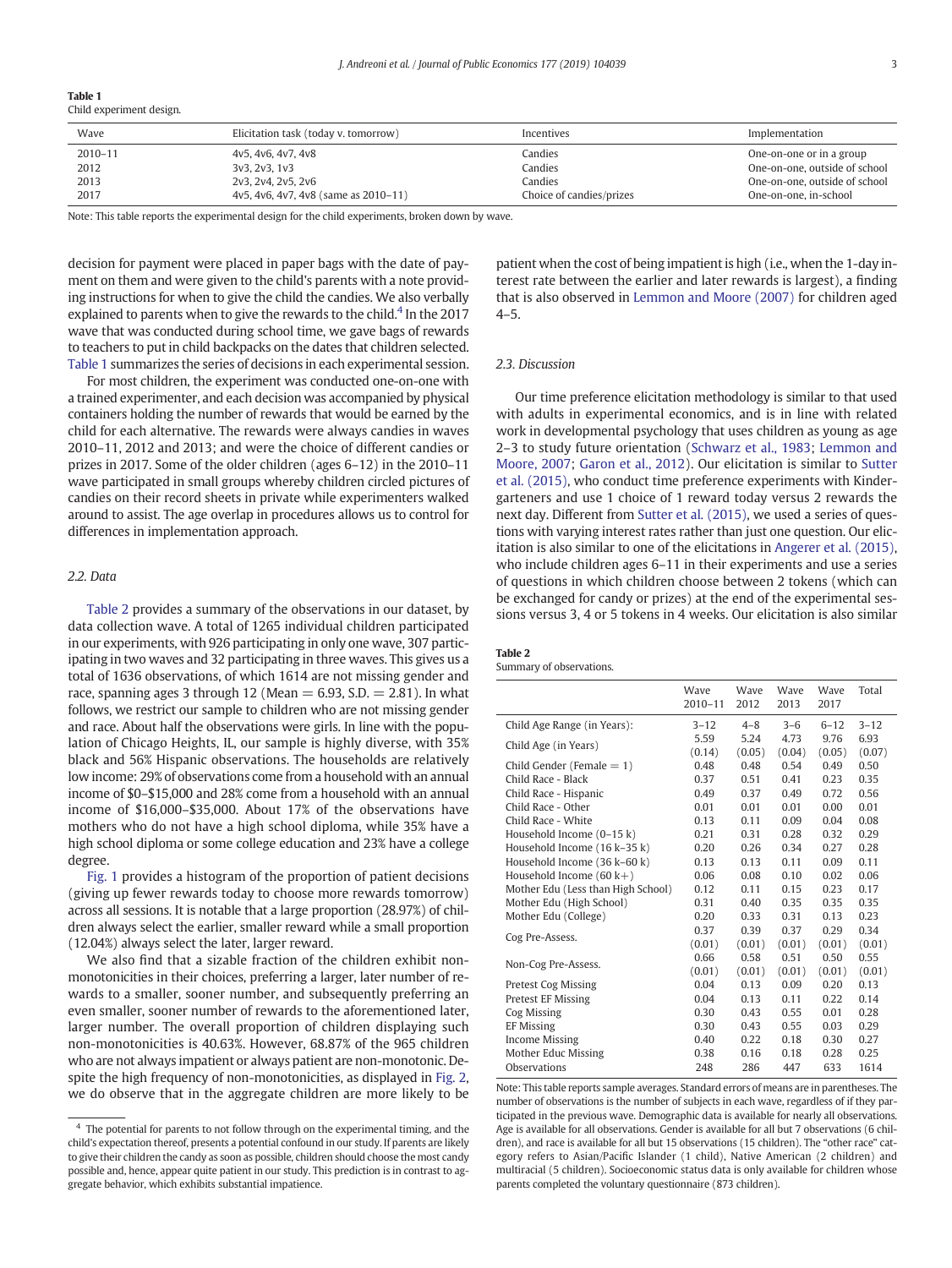

Fig. 1. Histogram of child decisions by wave. Note: This figure shows a histogram of the proportion of patient decisions, by wave. This proportion is defined as the number of delay decisions made over total decisions in the experimental task.

to Bettinger and Slonim (2007), who include children as young as 5 in their experiments, but the series of choices is delayed further in time – by 1–2 months rather than by 1 day as in our study. We believe that the shorter delay is more appropriate, since in developmental psychology, a 1-day delay is sometimes considered a "long" delay condition for this age group (Schwarz et al., 1983).

Since the high degree of non-monotonicities of the children will not allow us to calculate or estimate a conventionally meaningful discount rate, in our analysis we use two non-parametric measures of time preference. The first measure is the total number of patient decisions (standardized by session). The second measure is a binary variable indicating whether a child is always impatient or not. Despite the nonmonotonicities, we believe the elicitation task is still useful since it allows us to categorize children with narrower bracketing than a single question measure.

A different method for eliciting the impatience level of young children is Mischel's "marshmallow" paradigm (Mischel et al., 1972;



Fig. 2. Proportion child patient decisions by interest rate and wave. Note: This figure shows the proportion of child patient decisions by interest rate and wave. The error bars show confidence intervals around the estimates, jittered for visualization.

Mischel and Moore, 1973). In this experiment, preschool aged children are seated in front of a treat and are offered the option to either eat the treat, or to wait to receive double the amount. This paradigm is commonly used in the developmental psychology literature (e.g., Karniol et al., 2011) and was also used by Kosse and Pfeiffer (2012, 2013) to study intergenerational transfer of impatience from mothers to their preschool-aged children. Developmental psychologists use the "marshmallow" paradigm because unlike the "choice" paradigm, it puts children in a situation where they must overcome their frustration and inhibit their desire to eat the treat in front of them for a prolonged period of time (Shoda et al., 1990). In the "choice" paradigm, children view the reward only briefly before making their decision, and therefore are not in a prolonged situation where they must exercise inhibitory control. In our study, we used the "choice" paradigm as our primary measure because we believe that the "choice" paradigm, and not the "marshmallow" paradigm, is most similar to the time preference elicitations that economists are interested in with adults.

A sub-set of the younger children in our study also participated in the "marshmallow" paradigm at different points in time than the main experiment (880 observations with 799 children, mean age  $=$ 4.8 years, min  $=$  3.2 years and max  $=$  7.6 years). In different waves, we gave children either 5, 8 or 15 min wait time before the experimenter returned and doubled their treat. Castillo et al. (2019) use the time preferences data we report on here, the "marshmallow" paradigm and a number of other measures not reported here to study associations of skills at an early age and demonstrate that the "marshmallow" paradigm is not correlated with the "choice" paradigm. They also show that the time preferences measured at an early age using our paradigm are associated with disciplinary referrals several years later. In this paper, in the proceeding sections we use the "marshmallow" paradigm as an alternative measure of impatience to study the robustness of our findings.

A concern when evaluating time preferences with either children or adults is that they are confounded with risk preferences (Andreoni and Sprenger, 2012). Participants may choose an immediate reward rather than delaying the reward because they are risk averse and prefer a certain outcome. We address this in two ways. First, all of our sooner, smaller rewards have a front-end delay since children receive them "at the end of the day today." Second, we also elicit risk preferences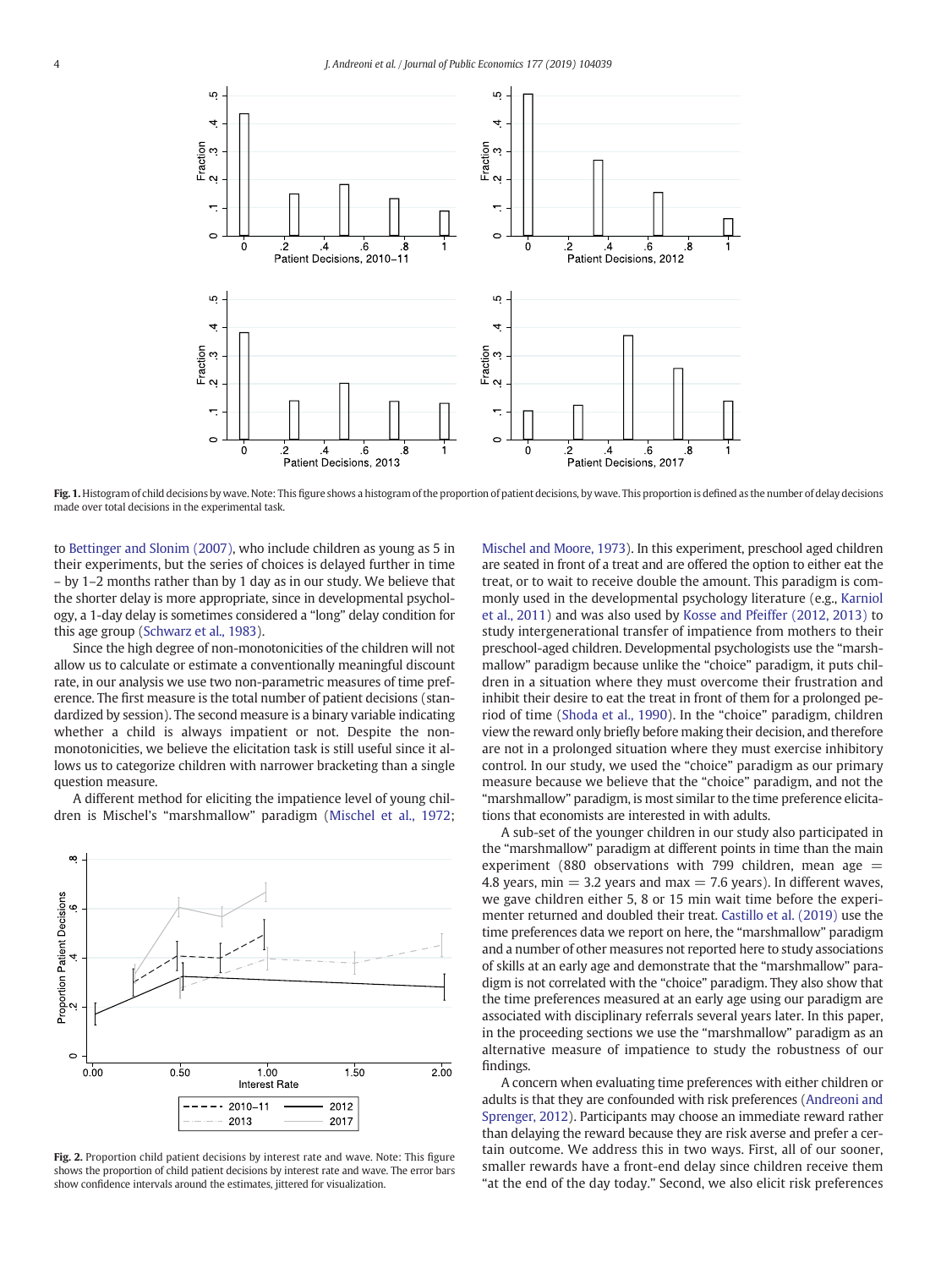

Fig. 3. Histogram of child ages by wave. Note: This figure shows a histogram of child age at the time of the experiment, by wave.

during the session, and we control for risk preferences in our analyses. The risk preference elicitation in the 2010–11 wave features the choice of a number of pencils from a jar, whereby one of the pencils has a red mark on the bottom. Children get to keep all the pencils, unless one of the pencils has a red mark. If any pencil has a red mark, children must return all the pencils. This elicitation is summarized in greater detail in Andreoni et al. (2019). The risk preference elicitation in the remaining waves features a multiple price list of choices between smaller, certain rewards and the different probabilities of winning larger rewards. This elicitation is summarized in greater detail in Castillo et al. (2019).

#### 3. Correlates with time preferences

#### *3.1. Age-related changes*

Fig. 3 provides a histogram of the ages in our sample and Fig. 4 provides the trends of patient decisions and choice monotonicity with age. Using the proportion of patient decisions as our main measure, referred to as "Time Pref" in Panel A, we find a slight decline in patience from about 3 years old to 5 years old, and a larger increase in patience from 5 years old to 12 years old. Fig. 4, Panel B graphs the proportion of decisions that are "all now" or "all delayed." About 25% of decisions among 3 year olds are "all now," and this number increases to nearly 50% for 5-year-olds and drops to under 10% for children age 9 and up. Only about 10–20% of decisions at any age are "all delayed." Fig. 4, Panel B also displays the proportion of decisions that are monotonic, only for those decisions with at least one switch point. We see that for children who have at least one switch point, monotonicity increases from about 20% of observations among 3 year olds to about 30% of observations among 12 year olds.<sup>5</sup>

The standard errors of the proportion of patient choices in Fig. 4, Panel A are largest at the extremes of our age range. The standard errors are smaller in the center of the age distribution, where we see a clear positive relationship between age and patience that is statistically significant in regression analyses.

Interestingly, we see some indication that children become less patient from age 3 to 5. We attribute this to the possibility that some 3 year olds have not yet understood the concept of "tomorrow." These children might choose the preferred, larger reward and not anticipate that they will have to wait for it. An indication that 3 year olds might have difficulty with predicting the future is presented in Suddendorf and Busby (2005), who find that only 30% of 3 year olds and 65% of 4– 5 year olds were able to correctly predict events that would happen tomorrow.

A confound with studying the evolution of time preferences with age is that other variables are also changing during this time. For instance, there are increases in cognitive abilities during this same time period. In our analysis, we can control for cognitive abilities, as measured by a score on a reading, writing and math assessment administered within a year of the experiments. We can also control for executive functions, as measured by an assessment of inhibitory control, working memory and attention shifting. $6$  Finally, we can control for risk preferences, which may also change during this time period.

Table 3 provides regressions with proportion of patient decisions (standardized by session, referred to as "Time Pref") and immediate choices (binary, specifications  $(5)-(8)$ ) as dependent variables, using all the observations and clustering at the individual level. In specifications (2) and (6), we add socio-economic characteristics (imputing 0

 $5$  A similar figure showing monotonicity that does include the "all now" or "all delayed" data results in a decrease in monotonicity with age. That is partly because many more young children prefer "all now" than older children.

 $6$  For participants below second grade, the cognitive abilities are measured by four subtests of the Woodcock-Johnson III and the Peabody Picture Vocabulary III test. The executive functions are measured using Blair and Willoughby's tests of working memory, attention shifting and inhibitory control. More details about each test are provided in Castillo et al. (2019), which goes into detail on each sub-test. For participants in third grade and above, cognitive abilities are taken from the NWEA MAP test administered by the state of Illinois each year, which is a personalized assessment that measures individual student growth using a cross-grade scale. Executive functions are taken from a separately administered assessment using the working memory and executive function and attention subtests of the NIH Toolbox.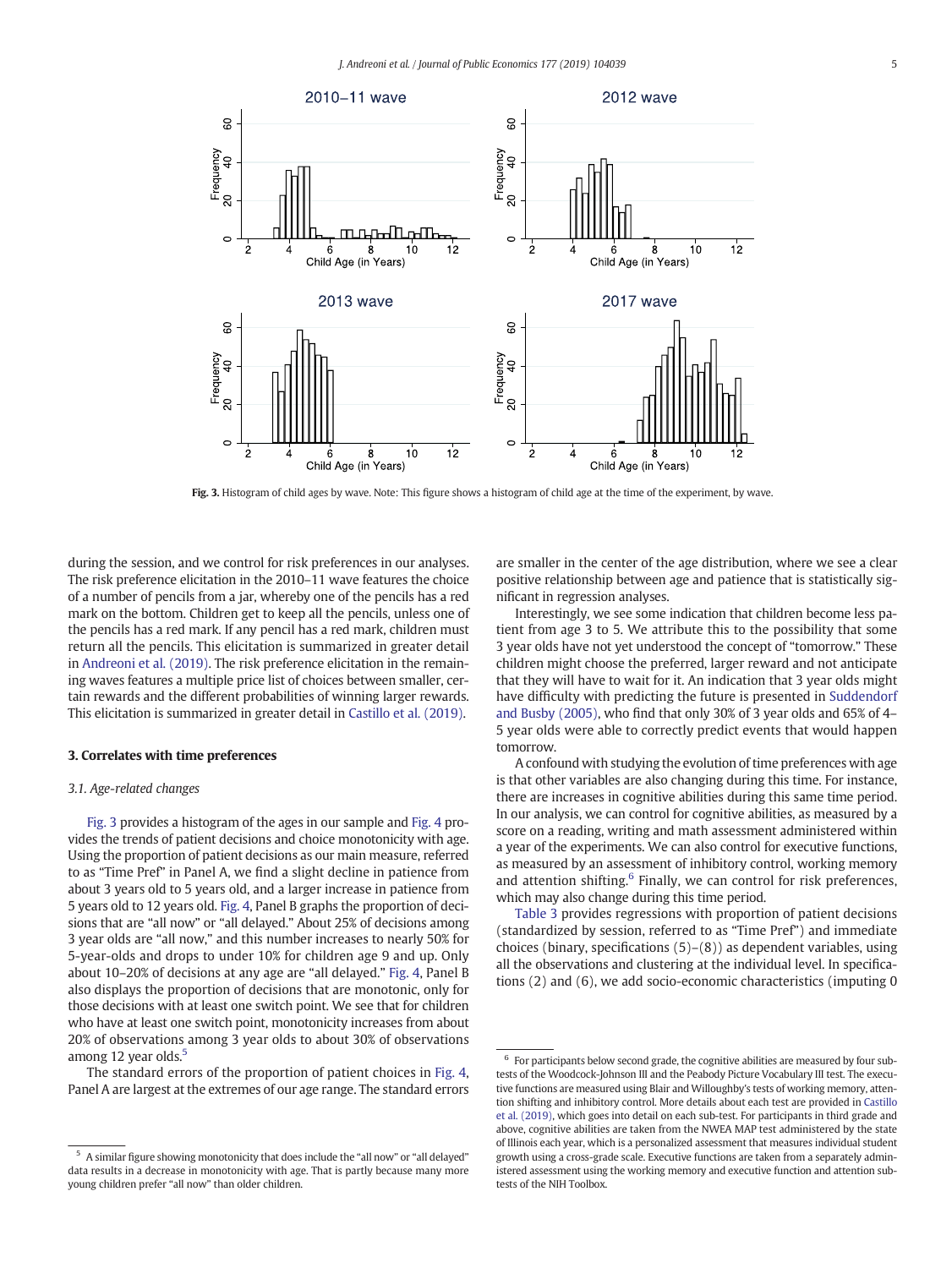

Fig. 4. Patient and monotonic decisions, by age *Panel A*. Note: This figure shows the time preferences and consistency of decisions of children by age. In Panel A, "Time Pref" refers to the average proportion of patient decisions in the experimntal task. In Panel B, "All now" referes to children who chose all immediate options in the experimental task. "All later" referes to children who chose all delayed options in the experimental task. "Monotonic" refers to the proportion of children who have at least one switch point and were monotonic in their decisions. The error bars show confidence intervals around the estimates, jittered for visualization.

for missing and including a missing dummy); in specifications (3) and (7), we add controls for cognitive ability and executive functions, and in specifications (4) and (8), we add the risk preference control. The coefficient on age (row 1) is positive (0.08) and statistically significant in specifications  $(1)$ – $(2)$  and  $(4)$ , and negative (between 0.02 and 0.03) and statistically significant in specifications  $(5)-(6)$  and  $(8)$ , providing support for the age trend displayed in Fig. 3. Appendix Table A.1 includes an age squared variable and shows a minimum in the Time Pref variable between four and five years old, whereas the best fit for the All Now variable is monotonically negative in specifications 5, 6, and 8.

Studying the cross-sectional variation in time preferences is valuable because time preferences are predictive of later life outcomes. But studying the evolution of time preferences by age is itself interesting since children make decisions that affect their future selves (such as choice to complete homework, or show up to school). Understanding children's levels of patience by age is important to understand the evolution of choices that children make as they age. Further, many interventions are geared at this age range, and understanding the impact of these interventions on children may require understanding child time preferences. For example, the evolution of time preferences we see here may suggest that younger children would do better with immediate incentives while older children may accept delayed incentives as part of an intervention.

#### *3.2. Correlates with race*

We next consider associations between child demographic and socio-economic characteristics on child time preferences. In the regression tables, we include dummies for child race – white, child race – black and child race – other. The omitted category is Hispanic, because this is the largest category. We find that child race is statistically significantly related to their level of patience. Black children make a higher proportion of impatient decisions and are more likely to make all impatient decisions relative to Hispanic children (see all specifications in Table 3 – coefficient estimates are between  $-0.16$  and  $-0.24$  in specifications 1–4, all of which are statistically significant). There are no consistent or significant differences between white and Hispanic children. In Appendix Table A.2, we also include an interaction term between race and age. The estimates suggest that the black-Hispanic difference attenuates with age. Our finding that black children are more impatient is in line with Castillo et al. (2011), who find that, among 13- to 14-year-old children, black children are more impatient than other children. Our sample includes children of ages 3–12, showing that this heterogeneity appears at even younger ages.

#### *3.3. Correlates with parent time preferences*

The parent experiment included 16 decisions from two multiple-price lists, where parents chose between amounts of \$6 to \$20 earlier versus \$20 later. For the first 8 decisions, the earlier time was today, and the later time was 5 weeks from today; for the remaining 8 decisions, the earlier time was 5 weeks from today, and the later time was 10 weeks from today. Only one decision was randomly paid out.

The parent time preference experiments were carried out in two waves: once in July 2012, and again in February–October 2018. We have a total of 643 adult caregiver observations for the parent preference elicitation tasks (262 in 2012 and 381 in 2018). 501 caregivers participated only once and 71 participated two times. Using the original CHECC registration data, we identified 444 (77.62%) as the mother, 91 (15.91%) as the father, and 36 (6.29%) as another caregiver (usually this is the grandmother or relative who lives with the child). For parent time preferences, we simply calculate the proportion of patient decisions out of 16 (a histogram of these outcomes is available as Appendix Fig. A.1). We refer to this measure as "Parent Time Pref." In case of households that had multiple parents participating, we averaged the time preferences of both caregivers for the analysis. In case of caregivers who participated more than once, we average their 2012 and 2018 observations.

The raw correlation between child and parent time preferences is 0.04 and is statistically insignificant ( $p$ -value = 0.23). Table 4 presents regression results including the controls for parent time preferences. We do not find strong associations of parent time preferences with child time preferences. The coefficients on Parent Time Pref are small, insignificant and even change signs across specifications. Note that in Table 4, we continue to see the effects of age and race that we described in sub-sections 3.1 and 3.2. As a robustness check, Appendix Table A.3 replicates this regression using only mothers, finding qualitatively similar results (no effect of mother's time preferences, and continued effects of age and race as described in sub-sections 3.1 and 3.2).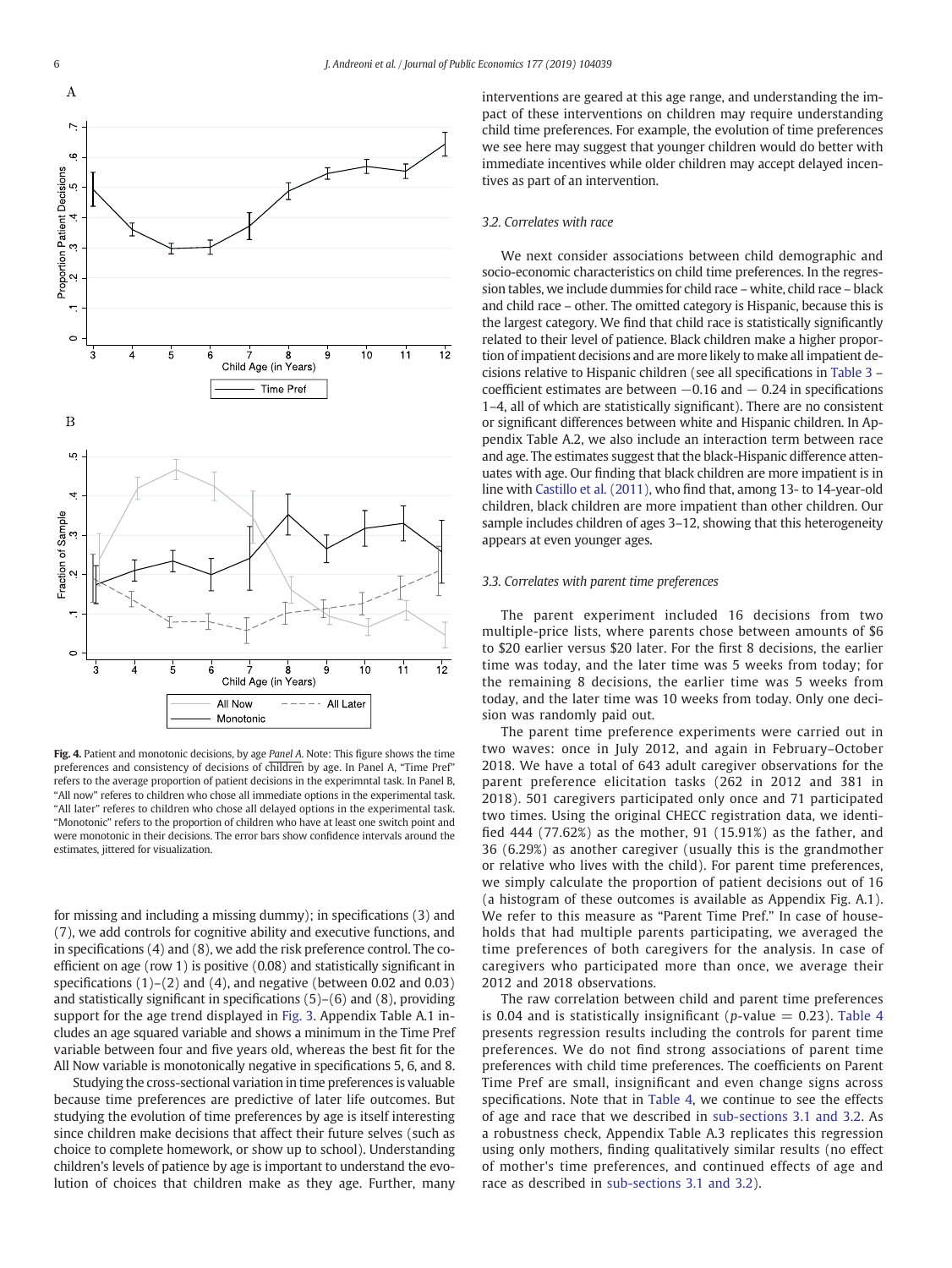|--|

Predictors of child time preferences.

| (1)                          | (2)        | (3)        | (4)        | (5)        | (6)        | (7)                 | (8)       | (1)        |
|------------------------------|------------|------------|------------|------------|------------|---------------------|-----------|------------|
| Time Pref.                   | Time Pref. | Time Pref. | Time Pref. | All Now    | All Now    | All Now             | All Now   | Time Pref. |
| Child Age (in Years)         | $0.08***$  | $0.08***$  | 0.09       | $0.08***$  | $-0.03***$ | $-0.02***$          | $-0.04$   | $-0.03***$ |
|                              | (0.02)     | (0.02)     | (0.07)     | (0.02)     | (0.01)     | (0.01)              | (0.03)    | (0.01)     |
| Child Gender (Female $=$ 1)  | 0.05       | 0.05       | 0.10       | 0.08       | $-0.03$    | $-0.03$             | $-0.05$   | $-0.03$    |
|                              | (0.05)     | (0.05)     | (0.07)     | (0.05)     | (0.02)     | (0.02)              | (0.03)    | (0.02)     |
| Child Race - White           | $-0.03$    | $-0.01$    | 0.04       | $-0.03$    | 0.02       | 0.01                | $-0.00$   | 0.02       |
|                              | (0.10)     | (0.11)     | (0.16)     | (0.11)     | (0.04)     | (0.04)              | (0.07)    | (0.04)     |
| Child Race - Black           | $-0.16***$ | $-0.17***$ | $-0.24***$ | $-0.18***$ | $0.09***$  | $0.08***$           | $0.12***$ | $0.09***$  |
|                              | (0.05)     | (0.06)     | (0.08)     | (0.06)     | (0.02)     | (0.03)              | (0.04)    | (0.03)     |
| Child Race - Other           | $-0.46$    | $-0.46$    | $-0.44$    | $-0.43$    | 0.26       | $0.27$ <sup>*</sup> | $0.35^*$  | $0.27*$    |
|                              | (0.37)     | (0.37)     | (0.58)     | (0.37)     | (0.16)     | (0.16)              | (0.21)    | (0.16)     |
| <b>Experimental Controls</b> |            |            |            |            | ✓          |                     | ✓         |            |
| <b>SES Controls</b>          | $\times$   |            |            |            | $\times$   |                     | ✓         |            |
| Cognitive/EF Controls        | $\times$   | $\times$   |            | $\times$   | $\times$   | $\times$            |           | ×          |
| <b>Risk Controls</b>         | X          | $\times$   | ×          |            | $\times$   | $\times$            | $\times$  |            |
| $R^2$                        | 0.02       | 0.02       | 0.04       | 0.03       | 0.14       | 0.14                | 0.14      | 0.14       |
| Test Black $=$ White         | 0.21       | 0.12       | 0.08       | 0.17       | 0.12       | 0.10                | 0.10      | 0.13       |
| N                            | 1614       | 1614       | 820        | 1592       | 1614       | 1614                | 820       | 1592       |

Note: This table reports OLS coefficient estimates of predictors of child time preferences. All regressions control for age at test date, gender and race. Hispanic is the reference category for race. Columns 1–4 use number of times child chose "now" as the dependent variable (standardized by.

 $*p < 0.10$ ;  $*^{*}p < 0.05$ ;  $*^{**}p < 0.01$ .

While parent preferences do not predict child preferences holding race fixed, we find that the difference in child time preferences across race is mirrored among their parents. Appendix Table A.4 presents regressions of demographic characteristics of the child on *parents'* time preferences. We find that parents of black children are significantly more impatient than parents of Hispanic or white children. This is in line with the race result for children presented in sub-section 3.2, and suggests a persistence of measured time preferences into adulthood.

#### 4. Impact of early childhood interventions

#### *4.1. Experimental design*

Our participants were recruited from the Chicago Heights Early Childhood Center (CHECC) program.<sup>7</sup> CHECC is a large-scale intervention study on the role of different early education programs on schooling outcomes of disadvantaged children conducted in 2010– 2014 (Fryer et al., 2015, Fryer et al., 2018). Households who participated in CHECC originated from the surrounding area of Chicago Heights, Illinois. Chicago Heights is an ethnically diverse (41% African American, 34% Hispanic) and generally low-income area (29% of persons below poverty level, \$18,121 per capita money income).<sup>8</sup> To support recruiting efforts, CHECC ran a local marketing campaign each year, which included direct mailings, automated phone calls to families with children enrolled in the district, and information booths at community events in and around the district. Program information was also distributed through district leadership staff in the school districts, and administrative assistants at schools were encouraged to collect and submit registration forms for CHECC.

The main goal of CHECC was to investigate the role of early childhood programs on educational attainment; therefore, households who signed up for the program were randomized each year (during four years 2010–2013) into one of several different treatment arms or to a control group.<sup>9</sup> A different set of treatments was tested in 2010 and 2011 and another set was tested in 2012 and 2013. The treatments are described below:

- Preschool-Literacy and Math (2010 and 2011): This was a free, fullday 9-month long preschool program that used the *Literacy Express* curriculum combined with a math component. The purpose of this curriculum was to teach academic skills like literacy and math.
- Preschool-Tools of the Mind (2010 and 2011): This was a free, full-day 9-month long preschool program that used *Tools of the Mind* curriculum. The purpose of this curriculum was to teach executive functioning skills.
- Parent Academy-Cash (2010 and 2011): This was a class that parents attended two times a month to learn how to teach to their children at home. Parents received \$100 in cash for attending each class, and earned additional cash rewards for completing homework assignments and for their child's performance on tests.
- Parent Academy-College (2010 and 2011): This was a class that parents attended two times a month to learn how to teach to their children at home. Parents received \$100 in cash for attending each class, and earned additional rewards for completing homework assignments and for their child's performance on tests. The additional rewards were deposited into an account they could access for their child's college (or other vocational, post-secondary) education.
- Preschool-CogX (2012 and 2013): This was a free, half-day preschool program with half-day of child-care, for 9 months. It also included a class that parents attended two times a month to learn how to scaffold their children's learning at home. Parents received \$50 in cash for attending each class, but did not receive additional rewards. The curriculum used was *CogX,* which combines aspects of literacy, math, and executive functions and was developed by the PIs (Fryer Jr et al., 2018).
- Kinderprep (2012 and 2013): This was a free, half-day preschool program during the two months of summer prior to the start of Kindergarten. It also included a class that parents attended two times a

<sup>7</sup> CHECC was called the Griffin Early Childhood Center (GECC) between 2010 and 2012, and was renamed to CHECC in 2012.

<sup>8</sup> Data from the United States Census http://quickfacts.census.gov/qfd/states/17/ 1714026.html

<sup>&</sup>lt;sup>9</sup> The CHECC randomization followed a blocked approach. In each randomization, matched groupings of children were created based on gender, race (white, Hispanic or black), and age (within ½ years). Then, each child in the grouping was randomly assigned to a treatment or control group. Children for whom matched groupings were not created were placed in the control group. In Fryer et al. (2018) only the matched pairs are used and the full sample is used as a robustness test, but in our analysis here we use the full sample.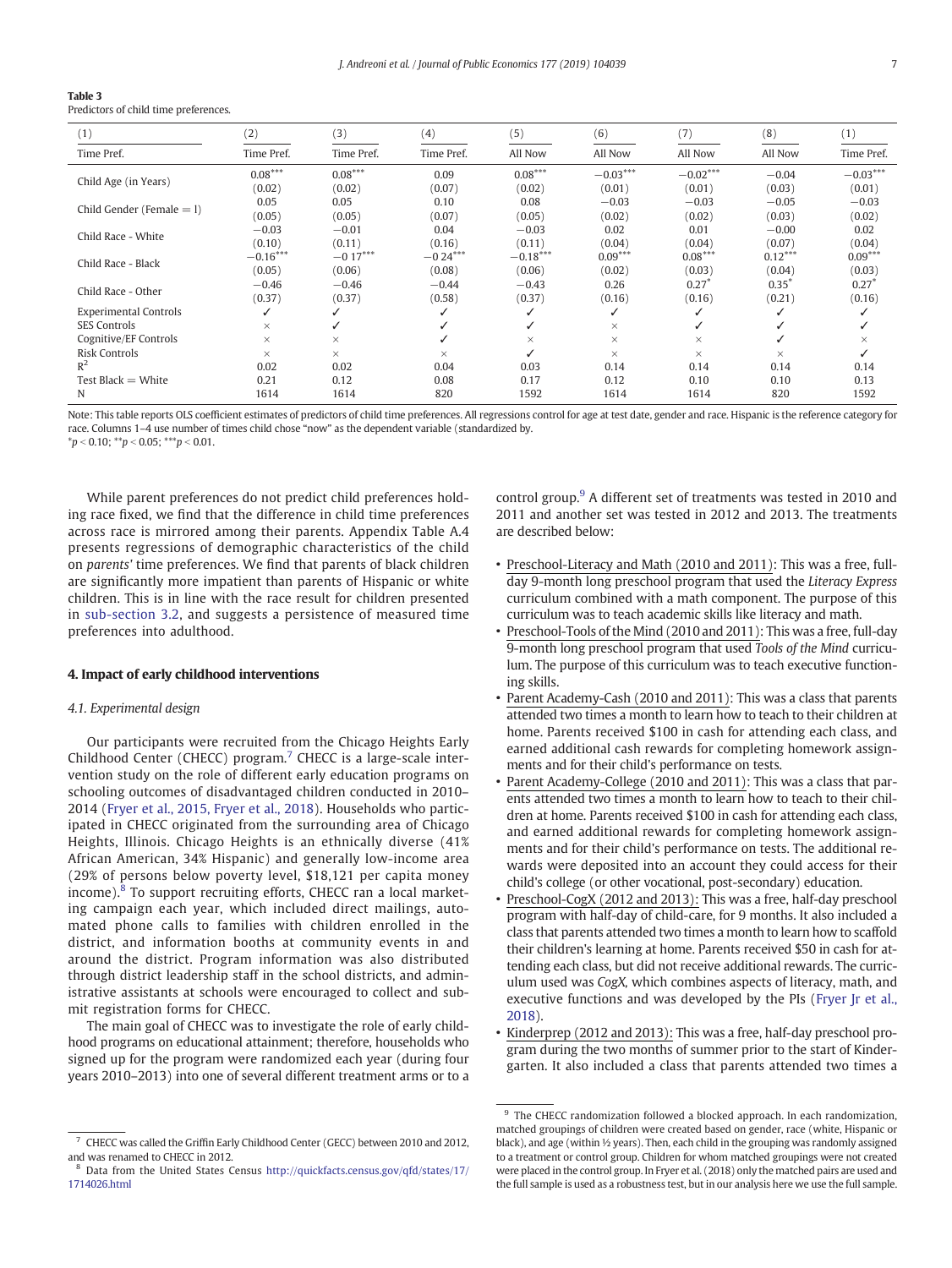## Table 4

Predictors of child time preferences with parent controls.

|                              | (1)        | (2)                   | (3)        | (4)          | (5)        | (6)        | (7)       | (8)        |
|------------------------------|------------|-----------------------|------------|--------------|------------|------------|-----------|------------|
|                              | Time Pref. | Time Pref.            | Time Pref. | Time Pref.   | All Now    | All Now    | All Now   | All Now    |
|                              | $0.09***$  | $0.08^{\ast\ast\ast}$ | 0.10       | $0.09***$    | $-0.03***$ | $-0.03***$ | $-0.04$   | $-0.04***$ |
| Child Age (in Years)         | (0.03)     | (0.03)                | (0.08)     | (0.03)       | (0.01)     | (0.01)     | (0.04)    | (0.01)     |
| Child Gender (Female $= 1$ ) | $0.11*$    | $0.11*$               | $0.18***$  | $0.13***$    | $-0.04$    | $-0.04$    | $-0.07*$  | $-0.04$    |
|                              | (0.06)     | (0.06)                | (0.09)     | (0.06)       | (0.03)     | (0.03)     | (0.04)    | (0.03)     |
| Child Race - White           | $-0.03$    | $-0.01$               | $-0.06$    | $-0.03$      | 0.06       | 0.06       | 0.11      | 0.06       |
|                              | (0.14)     | (0.14)                | (0.22)     | (0.14)       | (0.06)     | (0.06)     | (0.09)    | (0.06)     |
| Child Race - Black           | $-0.21***$ | $-0.21***$            | $-0.27***$ | $-0.21***$   | $0.10***$  | $0.10***$  | $0.13***$ | $0.10***$  |
|                              | (0.07)     | (0.07)                | (0.10)     | (0.07)       | (0.03)     | (0.03)     | (0.05)    | (0.03)     |
| Child Race - Other           | $-0.31$    | $-0.30$               | $-0.28$    | $-0.28$      | 0.21       | 0.21       | 0.33      | 0.21       |
|                              | (0.51)     | (0.54)                | (0.92)     | (0.53)       | (0.21)     | (0.22)     | (0.34)    | (0.21)     |
| Parent Time Pref             | 0.02       | 0.02                  | $-0.04$    | 0.02         | $-0.01$    | $-0.01$    | 0.03      | $-0.01$    |
|                              | (0.03)     | (0.03)                | (0.04)     | (0.03)       | (0.01)     | (0.01)     | (0.02)    | (0.01)     |
| <b>Experimental Controls</b> |            |                       |            |              |            |            |           |            |
| <b>SES Controls</b>          | $\times$   |                       |            |              | $\times$   | ✓          | ✓         |            |
| Cognitive/EF Controls        | $\times$   | $\times$              |            | $\times$     | $\times$   | $\times$   | ✓         | $\times$   |
| Risk Controls                | $\times$   | $\times$              | $\times$   | $\checkmark$ | $\times$   | $\times$   | $\times$  | ✓          |
|                              |            |                       |            |              |            |            |           |            |
| $R^2$                        | 0.03       | 0.03                  | 0.06       | 0.04         | 0.17       | 0.18       | 0.19      | 0.18       |
| $Test Black = White$         | 0.19       | 0.17                  | 0.32       | 0.20         | 0.46       | 0.51       | 0.79      | 0.49       |
| N                            | 1051       | 1051                  | 554        | 1037         | 1051       | 1051       | 554       | 1037       |

Note: This table reports OLS coefficient estimates of predictors of child time preferences. All regressions control for age at test date, gender, race and parent time preferences. Hispanic is the reference category for race. Columns 1-4 use number of times child chose "now" as the dependent variable (standardized by session). Columns 5-8 use an indicator for if the child chose all immediate options in the experimental task (all now) as the dependent variable. Experimental controls include wave year, year parent was measured, and a dummy for whether the parent preference is an average of two parent observations for the same child. Socioeconomic status (SES) controls include household income, mother's educational attainment, mother's age at child birth, child's birthweight and whether SES is missing. Columns 3-4 and 7-8 include controls for cognitive and non-cognitive index scores assessed within a year of the preference measures, as well as an indicator for whether the score is based on MAP/NIH Toolbox assessments or WJ/PPVT. Columns 4 and 8 include a control for child risk preference, evaluated concurrently with time preference. The row Test Black = White reports the *p*-value of a chi-squared test of the equality of the race coefficients. Standard errors are in parentheses. All regressions are clustered at the individual level.

 $*p < 0.10$ ;  $*^*p < 0.05$ ;  $*^{**}p < 0.01$ .

month to learn how to scaffold their children's learning at home. Parents received \$50 in cash for attending each class, but did not receive additional rewards. The curriculum used was *CogX,* which combines aspects of literacy, math, and executive functions and was developed by the PIs (Fryer Jr et al., 2018).

• Control group (all years): Children randomized to the control group did not receive any educational programming from us. This group was referred to externally as the Family Group and families were invited to family parties several times a year to minimize attrition. They also received cash incentives to participate in assessments.

Fryer Jr et al. (2015) reports on the impact of the Parent Academy programs, while Fryer Jr et al. (2018) reports on the impact of Preschool-CogX and Kinderprep on cognitive skills and executive functions. The authors find that Parent Academy primarily improved executive functions, while Preschool-CogX and Kinderprep primarily improved cognitive skills. The impact on cognitive skills faded out several years after the end of the programs.

In this paper, to investigate the impact of early education programs on time preferences, we use data from the 2012, 2013 and 2017 data collection waves since these were conducted after most children had the chance to participate in CHECC education programs.<sup>10</sup> There are some caveats with the sample selection. In 2012 and 2013, we invited parents to participate in sessions by bringing children in during a nonschool time, and we did not attempt to recruit the full sample. Only 28.9% (511 of 1767) of children who had participated in a CHECC program were part of the time preference data collection (23.3% - 274 of 1178 in 2012 - and 15.7% - 277 of 1767 in 2013). This includes 27.8% of the Parent group, 39.4% of the Preschool group and 21.8% of the Control group. 471 children participated once, and 40 participated twice.

We used a different strategy in the 2017 wave. Instead of relying on parents to bring in their children, in 2017, we collected data from all children who were attending one of the 9 schools in Chicago Heights Illinois School District 170. Data was collected during school. Therefore, by design, we do not have data on children who were attending other school districts during this time period (data is available for 26.9% or 588 of 2185 of children). This includes 32.7% of the Parent group, 25.6% of the Preschool group and 25.9% of the Control group. However, if we believe that children did not move in and out of district due to CHECC treatment assignment – which they would have had no reason to do – then this attrition should not affect the results of our experiment.

Fig. A.2 in the appendix provides a diagram that describes how children flow through the programs and the experimental waves. Table A.5 in the appendix provides summary statistics comparing participants in the 2012–2013 waves to non-participants from CHECC who would have been eligible, and participants in the 2017 wave who were in District 170 with non-participants from CHECC who were not in District 170. There are some similarities and some differences across participants and non-participants. In the 2012–13 waves, participants were similar to non-participants on race, pre-assessment scores and some categories of household income and mother's educational attainment. They differed somewhat on age and some categories of household income and mother's educational attainment. In the 2017 wave, participants were similar to non-participants on age and gender, but differed with respect to race and most categories of SES. These latter differences are expected because District 170 is located in an area with more Hispanic residents relative to areas where the rest of the sample resides, and the 2017 wave was limited to District 170 students.

It is important to delineate how this paper relates to other papers that have been published using the CHECC sample. Fryer et al. (2015)

 $10$  For this analysis, we consider as our denominator only children who had a chance to complete their participation in any CHECC treatment arm at the time of the experiment. This means that, for example, for the 2012 wave, we consider children who finished the program by 2012 but do not consider children who started the program in 2012. Similarly, for the 2013 wave, we consider children who finished the program by 2013 but do not consider children who started the program in 2013.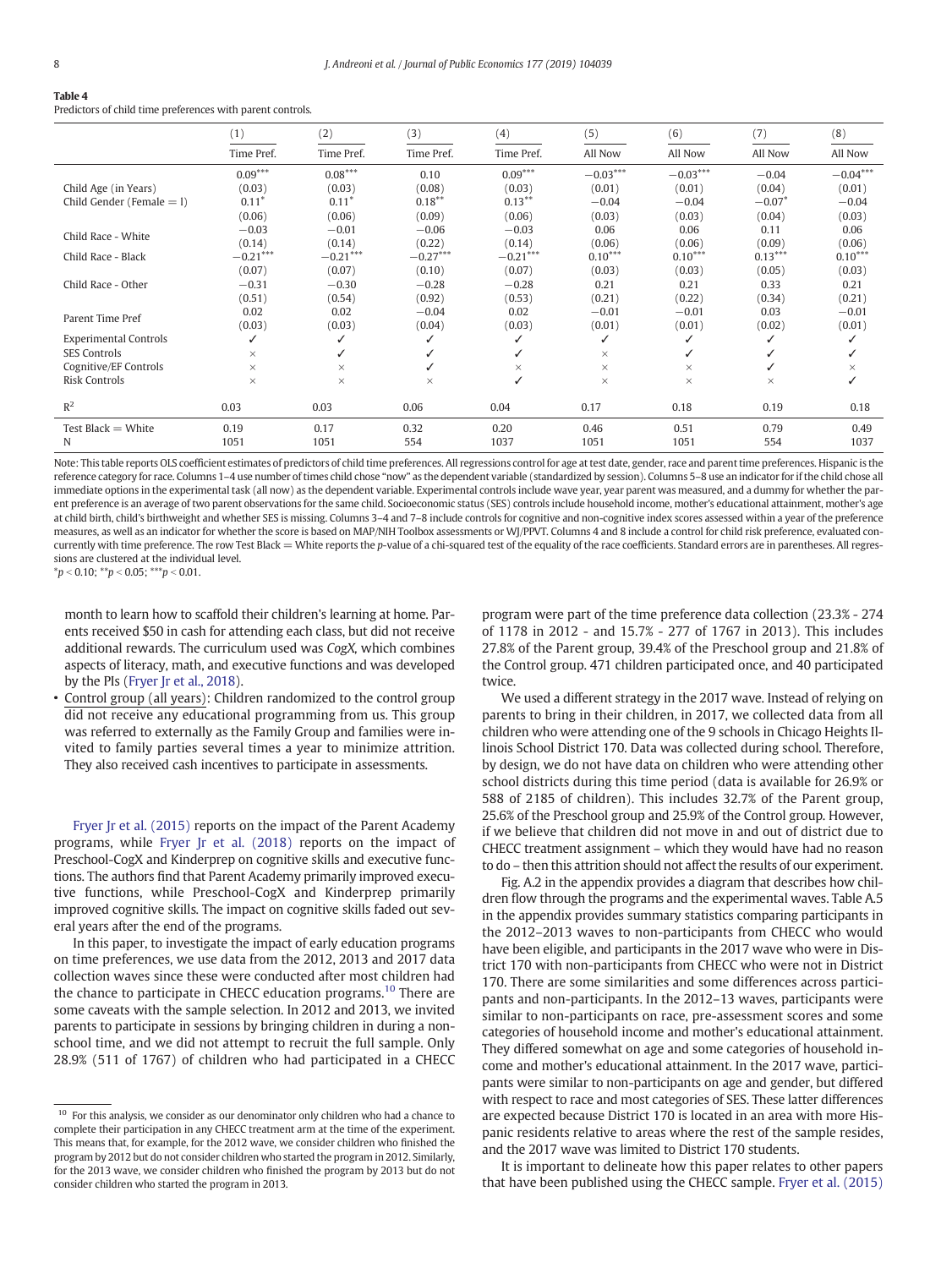Treatment effect regressions: 2012–2013 waves.

| (1)                           | (2)        | (3)        | (4)        | (5)        | (6)       | (7)       | (8)      | (1)       |
|-------------------------------|------------|------------|------------|------------|-----------|-----------|----------|-----------|
| Time Pref                     | Time Pref  | Time Pref  | Time Pref  | All Now    | All Now   | All Now   | All Now  | Time Pref |
| Preschool Dummy               | 0.04       | 0.05       | 0.08       | 0.04       | $-0.03$   | $-0.04$   | $-0.06$  | $-0.03$   |
|                               | (0.09)     | (0.09)     | (0.11)     | (0.09)     | (0.05)    | (0.05)    | (0.05)   | (0.05)    |
|                               | $-0.07$    | $-0.03$    | $-0.01$    | $-0.05$    | 0.03      | 0.02      | $-0.01$  | 0.03      |
| Parent Academy Dummy          | (0.12)     | (0.12)     | (0.13)     | (0.12)     | (0.06)    | (0.06)    | (0.07)   | (0.06)    |
|                               | 0.02       | 0.03       | 0.09       | 0.03       | $-0.04$   | $-0.05$   | $-0.08$  | $-0.05$   |
| Child Age (in Years)          | (0.13)     | (0.13)     | (0.15)     | (0.13)     | (0.07)    | (0.07)    | (0.08)   | (0.07)    |
|                               | 0.10       | 0.12       | 0.13       | 0.13       | $-0.04$   | $-0.05$   | $-0.06$  | $-0.05$   |
| Child Gender (Female $=$ 1)   | (0.08)     | (0.08)     | (0.09)     | (0.08)     | (0.04)    | (0.04)    | (0.05)   | (0.04)    |
|                               | 0.07       | 0.07       | 0.09       | 0.05       | 0.06      | 0.06      | 0.10     | 0.07      |
| Child Race - White            | (0.15)     | (0.16)     | (0.18)     | (0.16)     | (0.07)    | (0.07)    | (0.08)   | (0.07)    |
| Child Race - Black            | $-0.21$ ** | $-0.23***$ | $-0.25***$ | $-0.25***$ | $0.13***$ | $0.13***$ | q        | $0.14***$ |
|                               | (0.09)     | (0.09)     | (0.10)     | (0.09)     | (0.05)    | (0.05)    | (0.05)   | (0.05)    |
| Child Race - Other            | 0.24       | 0.16       | 0.13       | 0.16       | 0.01      | 0.06      | 0.10     | 0.06      |
|                               | (0.52)     | (0.50)     | (0.51)     | (0.50)     | (0.20)    | (0.19)    | (0.19)   | (0.19)    |
| <b>Experimental Controls</b>  | ✓          | ✓          | ✓          | ✓          | ✓         | ✓         | ✓        |           |
| <b>SES Controls</b>           | $\times$   | ✓          | ✓          | ✓          | $\times$  |           | ✓        |           |
| Pretest Cognitive/EF Controls | $\times$   | $\times$   | ✓          | ×          | ×         | $\times$  | ✓        | $\times$  |
| <b>Risk Controls</b>          | $\times$   | $\times$   | $\times$   | ✓          | $\times$  | $\times$  | $\times$ |           |
| $R^2$                         | 0.03       | 0.05       | 0.06       | 0.05       | 0.05      | 0.06      | 0.09     | 0.06      |
| Test PK=PA                    | 0.40       | 0.49       | 0.52       | 0.48       | 0.34      | 0.37      | 0.49     | 0.35      |
| N                             | 551        | 551        | 475        | 544        | 551       | 551       | 475      | 544       |

Note: This table reports OLS coefficient estimates of Preschool and Parent Academy treatment effects on child time preferences for the 2012-2013 wave samples. All regressions control for age at test date, gender, race, wave year, year of treatment, age at beginning of treatment and total years in the program. Hispanic is the reference category for race. Columns 1-4 use number of times child chose "now" as the dependent variable (standardized by session). Columns 5–8 use an indicator for if the child chose all immediate options in the experimental task (all now) as the dependent variable. Experimental controls include wave year. Socioeconomic status (SES) controls include household income, mother's educational attainment, mother's age at child birth, child's birthweight and whether SES is missing. Columns 3-4 and 7-8 include controls for cognitive and non-cognitive index scores assessed within a year of the preference measures, as well as an indicator for whether the score is based on MAP/NIH Toolbox assessments or WJ/PPVT. Columns 4 and 8 include a control for child risk preference, evaluated concurrently with time preference. The row Test PK=PA reports the *p*-value of a chi-squared test of the equality of the preschool treatment and parent academy treatment coefficients. Standard errors are in parentheses. All regressions are clustered at the individual level.

 $*p < 0.10$ ;  $**p < 0.05$ ;  $***p < 0.01$ .

and Fryer et al. (2018) report on the impact of the programs on cognitive abilities and executive functions. Andreoni et al. (2019) reports on the evolution of risk preferences of CHECC children and of adolescents who participated in a separate intervention program. Capellen et al. (forthcoming) reports on the impact of the CHECC programs on fairness preferences. Unlike Andreoni et al. (2019) and Capellen et al. (forthcoming), we consider the impact of the programs on time preferences. Castillo et al. (2019) considers the associations of risk

#### Table 6

Treatment effect regressions: 2017 Wave.

| (1)                           | (2)       | (3)       | (4)       | (5)      | (6)      | (7)      | (8)      | (1)       |
|-------------------------------|-----------|-----------|-----------|----------|----------|----------|----------|-----------|
| Time Pref                     | Time Pref | Time Pref | Time Pref | All Now  | All Now  | All Now  | All Now  | Time Pref |
|                               | 0.02      | 0.02      | 0.03      | 0.03     | $-0.01$  | $-0.00$  | $-0.01$  | $-0.00$   |
| Preschool Dummy               | (0.10)    | (0.10)    | (0.11)    | (0.09)   | (0.03)   | (0.03)   | (0.03)   | (0.03)    |
|                               | $-0.11$   | $-0.08$   | $-0.10$   | $-0.07$  | $-0.03$  | $-0.04$  | $-0.04$  | $-0.04$   |
| Parent Academy Dummy          | (0.12)    | (0.12)    | (0.14)    | (0.12)   | (0.03)   | (0.03)   | (0.04)   | (0.03)    |
|                               | $0.21*$   | 0.19      | 0.10      | 0.18     | $-0.04$  | $-0.03$  | 0.01     | $-0.03$   |
| Child Age (in Years)          | (0.12)    | (0.12)    | (0.14)    | (0.12)   | (0.04)   | (0.04)   | (0.05)   | (0.04)    |
| Child Gender (Female $= 1$ )  | 0.08      | 0.08      | 0.02      | 0.09     | $-0.01$  | $-0.01$  | 0.02     | $-0.01$   |
|                               | (0.08)    | (0.08)    | (0.09)    | (0.08)   | (0.03)   | (0.03)   | (0.03)   | (0.02)    |
| Child Race - White            | $-0.15$   | $-0.20$   | $-0.21$   | $-0.20$  | 0.03     | 0.05     | 0.05     | 0.05      |
|                               | (0.22)    | (0.22)    | (0.24)    | (0.23)   | (0.07)   | (0.07)   | (0.07)   | (0.07)    |
|                               | $-0.03$   | $-0.02$   | 0.08      | 0.00     | 0.00     | $-0.01$  | $-0.04$  | $-0.02$   |
| Child Race - Black            | (0.10)    | (0.10)    | (0.12)    | (0.10)   | (0.03)   | (0.03)   | (0.04)   | (0.03)    |
| Child Race - Other            | $-0.97$   | $-1.00$   | $-0.93$   | $-1.11$  | 0.39     | 0.39     | 0.37     | 0.40      |
|                               | (0.66)    | (0.71)    | (0.75)    | (0.77)   | (0.37)   | (0.38)   | (0.36)   | (0.38)    |
| <b>Experimental Controls</b>  | ✓         | J         | ✓         | ✓        | ✓        |          | ✓        |           |
| <b>SES Controls</b>           | $\times$  | ✓         | ✓         | ✓        | $\times$ | √        | ✓        |           |
| Pretest Cognitive/EF Controls | $\times$  | $\times$  | ✓         | $\times$ | $\times$ | $\times$ |          | $\times$  |
| <b>Risk Controls</b>          | $\times$  | $\times$  | $\times$  | ℐ        | $\times$ | $\times$ | $\times$ |           |
| $R^2$                         | 0.04      | 0.06      | 0.08      | 0.08     | 0.03     | 0.05     | 0.06     | 0.05      |
| Test PK=PA                    | 0.34      | 0.45      | 0.37      | 0.46     | 0.41     | 0.31     | 0.47     | 0.31      |
| N                             | 588       | 588       | 499       | 586      | 588      | 588      | 499      | 586       |

Note: This table reports OLS coefficient estimates of Preschool and Parent Academy treatment effects on child time preferences for the 2017 wave sample. All regressions control for age at test date, gender, race, wave year, year of treatment, age at beginning of treatment and total years in the program. Hispanic is the reference category for race. Columns 1-4 use number of times child chose "now" as the dependent variable (standardized). Columns 5-8 use an indicator for if the child chose all immediate options in the experimental task (all now) as the dependent variable. Experimental controls include wave year. Socioeconomic status (SES) controls include household income, mother's educational attainment, mother's age at child birth, child's birthweight and whether SES is missing. Columns 3–4 and 7–8 include controls for cognitive and non-cognitive index scores assessed within a year of the preference measures, as well as an indicator for whether the score is based on MAP/NIH Toolbox assessments or WJ/PPVT. Columns 4 and 8 include a control for child risk preference, evaluated concurrently with time preference. The row Test PK=PA reports the *p*-value of a chi-squared test of the equality of the preschool treatment and parent academy treatment coefficients. Standard errors are in parentheses. All regressions are clustered at the individual level.  $* p < 0.10$ ;  $* p < 0.05$ ;  $* * p < 0.01$ .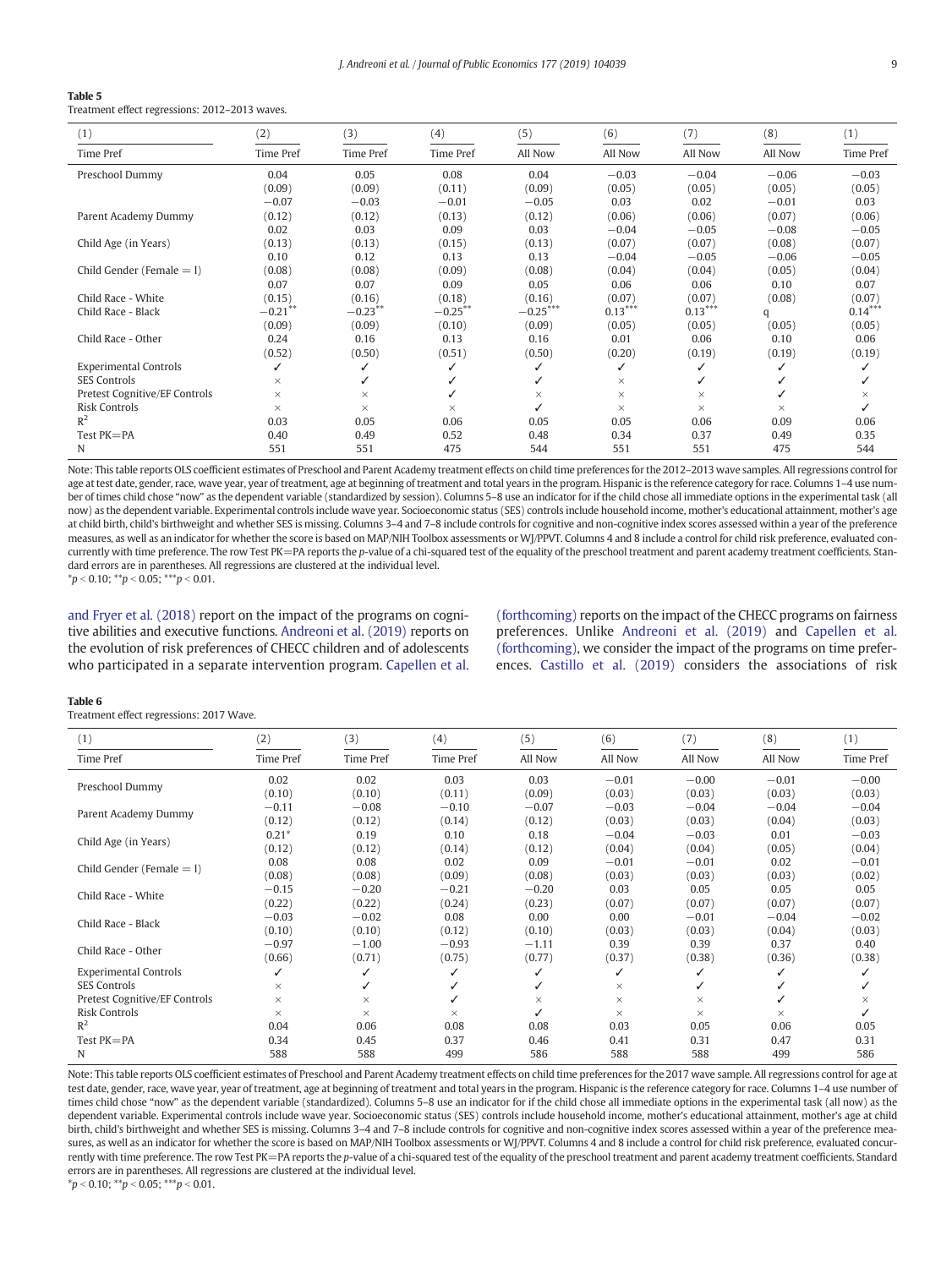preferences, time preferences, social preferences, cognitive abilities and executive functions at an early age and evaluates the impact of these skills on disciplinary referrals several years later. They only use the time preferences (and other skills) collected at the beginning of the CHECC study, while in this paper, we use all of the time preference measures collected throughout the CHECC study to understand the evolution of time preferences across ages. Several related papers also use small sub-samples of CHECC students to understand parental cheating behavior (Houser et al., 2016), parental charitable giving (Ben-Ner et al., 2017; Samek and Sheremeta, 2017), child charitable giving behavior (List and Samak, 2013; List et al., 2017; Cowell et al., 2015; Cox et al., 2016), child competitiveness (Samak, 2013) and parent food choice (Sadoff and Samek, 2019). A paper has also been written about the test-retest reliability of executive function measures (Willoughby et al., 2017).

#### *4.2. Treatment effects*

Tables 5 and 6 show the impact of being randomly assigned to one of our interventions on time preferences. Table 5 uses the 2012 and 2013 waves of data (including only children who had been part of a CHECC treatment arm by these waves) and Table 6 uses the 2017 wave of data. The dummy variable "Preschool Dummy" refers to whether the child was randomized to any of the preschool programs (including the Kinderprep program), while the dummy variable "Parent Academy Dummy" refers to whether the child was randomized to any of the Parent Academies. In some specifications, we also control for SES and cognitive and executive function abilities at baseline (when children entered CHECC). Appendix Tables A.6 and A.7 perform the same analysis but disaggregating the Parent Academy and Preschool variables into each of the separate curricula treatment arms described in sub-section 4.1. Appendix Tables A.8 and A.9 perform the same analysis but using inverse probability weighing to adjust for observable differences by program participation.

We do not see a strong association with randomization to one of the programs on child time preferences (all coefficients small – on the order of 0.00 to 0.11 in absolute value – and insignificant with  $p > 0.10$ ), suggesting that perhaps time preferences are difficult to influence through general education programs such as ours. For example, Specification (5) in Tables 5 and 6 provides treatment effects of the programs on the choice of "all now." We see that Preschool results in an insignificant 1–3% decrease in the probability of choosing "all now." We see that Parent Academy results in either an insignificant 3% increase (Table 5, 2012–2013 waves) or 3% decrease (Table 6, 2017 wave) in the probability of choosing of "all now". The standard errors on these coefficients are 0.06 and 0.03, respectively. By contrast, being black relative to Hispanic is associated with a 13% increase in the probability of choosing "all now" in Table 5. And, in the Capellen et al. (forthcoming) experiment that evaluated the impact of CHECC programs on fairness, being assigned to Parent Academy is associated with a 13% increase in the probability of choosing the efficient versus fair allocation of resources.

Note that race, but not age, continues to be associated with time preferences in Table 5. We speculate that age is not statistically significant in Table 5 because the 2012–2013 waves include only children ages 3–6 (a more narrow age range). We speculate that race is not statistically significant in Table 6 because the racial composition in the 2017 wave is predominately Hispanic since we collected data in one particular school district.

#### 5. Additional analysis

#### *5.1. Multiple hypothesis test correction*

Tables 5–6 imply 5 different hypotheses are being tested, i.e., that time preferences evolve with age, and may differ when comparing boys and girls, black and white children, black and Hispanic children,

and Hispanic and white children. It is thus important to adjust for the family-wise error rate (e.g., see List et al., forthcoming). Holm-Bonferroni *p*-value correction yields continued statistical significance for the comparisons of black and Hispanic children in Tables 3 and 4, as well as specifications  $(4)$ – $(8)$  in Table 5. The association of age with time preferences remains statistically significant in specifications (1),  $(2)$ ,  $(4)$ – $(6)$  and  $(8)$  in Table 3.<sup>11</sup>

#### *5.2. Robustness test with marshmallow paradigm*

We also investigate the robustness of our results using the wait time on the marshmallow test as the outcome variable. In Table A.10 in the Appendix, we report on regressions that use the total number of seconds waited as a dependent variable, setting all wait times to 5 min for children who waited longer in sessions where it was feasible. We find results that are noisy but qualitatively similar to the results that use the Time Pref variable as the outcome: an increase of one year in child age is associated with an increase in wait time of 3–6 seconds, and black children tend to wait less than both Hispanic and white children (these differences are only statistically significant in specification (5)). We also do not find effects of the Preschool and Parent Academy treatments.

#### 6. Conclusion

Time preferences are associated with a range of life outcomes, including educational attainment, health, and financial capability. To shed light on the development of time preferences in children, we conducted experiments to evaluate correlations of child time preferences with age, race, and parent time preferences. We also investigated the impact of assignment to early childhood on time preferences.

We found that time preferences evolve significantly during ages 3– 12, with younger children displaying more impatient preferences than older children. We also found a strong and significant association with race: black children, relative to white or Hispanic children, are significantly more impatient. Parent time preferences are not good predictors of child time preferences, but parents of black children are also more impatient than parents of white or Hispanic children. Interestingly, assignment to different schooling opportunities is not significantly associated with our measures of child time preferences. More work is needed to understand the emergence of these observed racial differences, which are present at an early age.

There are certain limitations within our data. First, it is unclear whether the ability to wait is increasing with age because time perceptions change with age (i.e., 1 day to a 3-year old feels "longer" than 1 day to a 12-year old) or whether the underlying time preference construct is changing. To disentangle these differences, future research should explore how changing the time delay affects willingness to wait by age. Future research should also explore the test-retest reliability of this measure.

Second, it is unclear whether parent preferences are uncorrelated with child preferences, whether the measures that we use are the most appropriate for observing this correlation, or whether the preferences of children are simply difficult to measure. Our results are in line with Bettinger and Slonim (2007) who also found no correlation between adolescent and parent time preferences, but are at odds with Kosse and Pfeiffer (2012, 2013). Notably, we found no association in parent and child time preference using two different measures of time preferences: the standard economic time preference elicitation task, and the delay of gratification paradigm. We also found no association

 $^{11}\,$  The Bonferroni procedure involves dividing 0.05 by the number of tests (5) and then comparing each calculated *p*-value to the new *p*-value of 0.01. The Bonferroni-Holm procedure is sequential and compares the rank of each *p*-value to 0.05/(5-rank+1). Both procedures yield qualitatively similar results in our case.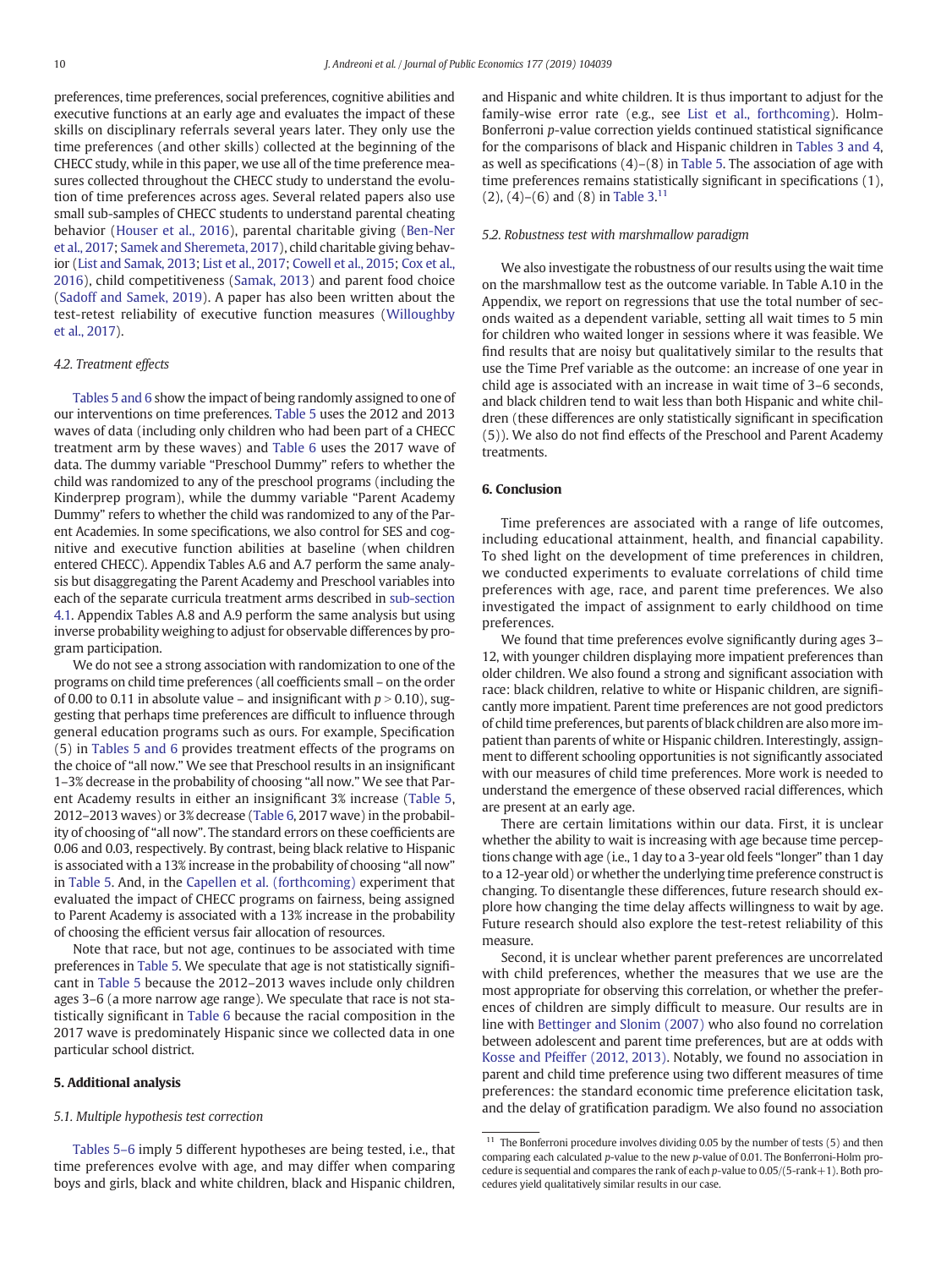when constraining our sample to mothers only, as Kosse and Pfeiffer (2012, 2013) do. An interesting extension would be to systematically use alternative tests of parent preferences, such as a qualitative question with parents, to see if differences in methodology can partly explain the mixed findings in this literature.

Third, because our experiment was not initially designed to disentangle the causal impact of schooling on child time preferences, we only see a sub-set of children in our data who were also part of the CHECC randomization. Hence, while we do not see statistically significant differences in time preferences by treatment assignment, this could be due to a small sample size or due to sample selection. For instance, suppose that random assignment to a CHECC treatment group does causally affect child time preferences, but there is differential attendance at the experimental sessions based on child level of impatience, such that parents of more impatient control group children are less likely to attend than parents of more impatient treatment group children. Such a story would undermine our ability to find treatment effects. To address this, we conducted a wave of data collection in 2017 that assessed children in school. This allowed us to reach all of the children within one participating district, independent of parental involvement. But this wave occurred several years after the intervention, when the potential effects of the intervention on time preferences could have faded out. We believe that future work should continue to use exogenous variation in early childhood environments to better understand the causal impact of such variation on time preference development.

Finally, another possibility is that early childhood education treatments are causally related to making mistakes in the decision task, which could result in non-monotonic decisions. However, when we re-run Specification (4) from Tables 5–6 with a 0/1 measure for monotonicty as the dependent variable, we do not observe statistically significant coefficients on CHECC treatment assignment. This is reported as Appendix Table A.11.

Taken together, our results suggest racial patterns of patience that emerge from a very young age and appear to persist. A deeper understanding of the determinants of these differences and the extent to which they can be influenced by interventions are important topics for future research.

#### Appendix A. Supplementary data

Supplementary data to this article can be found online at https://doi. org/10.1016/j.jpubeco.2019.06.007.

#### References

- Alan, Sule, and Seda Ertac. "Good things come to those who (are taught how to) wait: Results from a randomized educational intervention on time preference." *SSRN Working Paper no. 2566405* (2014).
- Andreoni, James, di Girolamo, Amalia, List, John, Maccelvious, Claire and Anya Samek, "Risk preferences of children and adolescents in relation to gender, cognitive skills, soft skills, and executive functions." Working paper (2019).
- Andreoni, James, Sprenger, Charles, 2012. Risk preferences are not time preferences. Am. Econ. Rev. 102 (7), 3357–3376.
- Angerer, Silvia, Lergetporer, Philipp, Glätzle-Rützler, Daniela, Sutter, Matthias, 2015. How to measure time preferences in children: a comparison of two methods. Journal of the Economic Science Association 1 (2), 158–169.
- Ben-Ner, Avner, List, John A., Putterman, Louis, Samek, Anya, 2017. Learned generosity? An artefactual field experiment with parents and their children. J. Econ. Behav. Organ. 143, 28–44.
- Bettinger, Eric, Slonim, Robert, 2007. Patience among children. J. Public Econ. 91 (1), 343–363.
- Bradford, David, Courtmanche, Charles, Heutel, Garth, McAlvanah, Patrick, Ruhm, Christopher, 2017. Time preferences and consumer behavior. J. Risk Uncertain. 55  $(2-3)$ , 119–145.
- Brown, Heather, Van der Pol, Marjon, 2015. Intergenerational transfer of time and risk preferences. J. Econ. Psychol. 49, 187–204.
- Campbell, Frances A., Ramey, Craig T., Pungello, Elizabeth, Sparling, Joseph, Miller-Johnson, Shari, 2002. Early childhood education: young adult outcomes from the abecedarian project. Appl. Dev. Sci. 6 (1), 42–57.
- Capellen, Alexander W., John A. List, Anya Samek, and Bertil Tungodden. "The effect of early education on social preferences." *Journal of Political Economy*, 2019 forthcoming.
- Castillo, Marco, List, John, Petrie, Ragan and Anya Samek. "Drivers of Behavior at an Early Age: Evidence from a Large Field Experiment," Working paper (2019).
- Castillo, Marco, Ferraro, Paul J., Jordan, Jeffrey L., Petrie, Ragan, 2011. The today and tomorrow of kids: time preferences and educational outcomes of children. J. Public Econ. 95 (11), 1377–1385.
- Castillo, Marco, Jordan, Jeffrey L., Petrie, Ragan, 2015. How Much Is Patience Worth? Discount Rates of Children and High School Completion.
- Castillo, Marco, Jeffrey L. Jordan, and Ragan Petrie. "Discount rates of children and high school graduation." *Economic Journal*, 2019 forthcoming.
- Chabris, Christopher F., Laibson, David, Morris, Carrie L., Schuldt, Jonathon P., Taubinsky, Dmitry, 2008. Individual laboratory-measured discount rates predict field behavior. J. Risk Uncertain. 37 (2–3), 237–269.
- Chapman, Gretchen D., Coups, Elliot J., 1999. Time preferences and preventive health behavior: acceptance of the influenza vaccine. Med. Decis. Mak. 19 (3), 307–314.
- Coller, Maribeth, Williams, Melonie B., 1999. Eliciting individual discount rates. Exp. Econ. 2 (2), 107–127.
- Courtemanche, Charles, Heutel, Garth, McAlvanah, Patrick, 2015. Impatience, incentives and obesity. Econ. J. 125 (582), 1–31.
- Cowell, Jason M., Anya Samek, John A. List, and Jean Decety. "The curious relation between theory of mind and sharing in preschool age children." *PLOSone* 10.2 (2015).
- Cox, James C., John A. List, Michael Price, Vjollca Sadiraj, and Anya Samek. "Moral costs and rational choice: Theory and experimental evidence." *NBER Working Paper No. 22234* (2016).
- Deckers, Thomas, Armin Falk, Fabian Kosse, Pia Pinger and Hannah Schildberg-Hörisch. "The formation of prosociality: Causal evidence on the role of social environment" *Journal of Political Economy*, 2019 forthcoming.
- Garon, Nancy M., Longard, Julie, Bryson, Susan E., Moore, Chris, 2012. Making decisions about now and later: development of future-oriented self-control. Cogn. Dev. 27 (3), 314–322.
- Golsteyn, Bart H.H., Grönqvist, Hans, Lindahl, Lena, 2014. Adolescent time preferences predict lifetime outcomes. Econ. J. 124 (580), F739–F761.
- Harrison, Glenn W., Lau, Morten I., Rutström, E. Elisabet, 2010. Individual discount rates and smoking: Evidence from a field experiment in Denmark. J. Health Econ. 29 (5), 708–717.
- Heckman, James J., 2000. Policies to foster human capital. Res. Econ. 54 (1), 3-56. Houser, Daniel, List, John A., Piovesan, Marco, Samek, Anya, Winter, Joachim, 2016. Dishonesty: from parents to children. Eur. Econ. Rev. 82, 242–254.
- Fryer Jr, Roland G., Steven D. Levitt, and John A. List. *Parental incentives and early childhood achievement: a* fi*eld experiment in Chicago heights*. *NBER Working paper no. w21477*  $(2015)$
- Fryer Jr, Roland G., Steven D. Levitt, John A. List, and Anya Samek. "Towards an Understanding of What Works in Preschool Education." Working paper (2018).
- Karniol, Rachel, Galili, Lior, Shtilerman, Dafna, Naim, Reut, Stern, Karin, Manjoch, Hadar, Silverman, Rotem, 2011. Why superman can wait: cognitive self-transformation in the delay of gratification paradigm. J. Clin. Child Adolesc. Psychol. 40 (2), 307–317.
- Khwaja, Ahmed, Sloan, Frank, Salm, Martin, 2006. Evidence on preferences and subjective beliefs of risk takers: the case of smokers. Int. J. Ind. Organ. 24 (4), 667–682.
- Kosse, Fabian, Pfeiffer, Friedhelm, 2012. Impatience among preschool children and their mothers. Econ. Lett. 115 (3), 493–495.
- Kosse, Fabian, Pfeiffer, Friedhelm, 2013. Quasi-hyperbolic time preferences and their intergenerational transmission. Appl. Econ. Lett. 20 (10), 983–986.
- Lemmon, Karen, Moore, Chris, 2007. The development of prudence in the face of varying future rewards. Dev. Sci. 10 (4), 502–511.
- List, John A., Samak, Anya C., 2013. Exploring the origins of charitable acts: evidence from an artefactual field experiment with young children. Econ. Lett. 118 (3), 431–434.
- List, Annika J., List, John A., Samek, Anya, 2017. Discrimination among pre-school children: field experimental evidence. Econ. Lett. 157, 159–162.
- List, John A., Azeem M. Shaikh, and Yang Xu. "Multiple hypothesis testing in experimental economics." *Experimental Economics* 2019 forthcoming.
- Lührmann, Melanie, Serra-Garcia, Marta, Winter, Joachim, 2018. The impact of financial education on adolescents' intertemporal choices. Am. Econ. J. Econ. Pol. 10 (3), 309–332.
- Meier, Stephan, Sprenger, Charles, 2013. Discounting financial literacy: time preferences and participation in financial education programs. J. Econ. Behav. Organ. 95, 159–174.
- Mischel, Walter, and Ebbe B. Ebbesen, and Antonette Raskoff Zeiss. "Cognitive and attentional mechanisms in delay of gratification." *Journal of Personality and Social Psychology*, 21.2 (1972): 201–218.
- Mischel, Walter, Moore, Bert, 1973. Effects of attention to symbolically presented rewards on self-control. J. Pers. Soc. Psychol. 28 (2), 172–179.
- Oswald, Yvonne, Backes-Gellner, Uschi, 2014. Learning for a bonus: how financial incentives interact with preferences. J. Public Econ. 118, 52–61.
- Picone, Gabriel, Frank Sloan and Donald Taylor Jr. "Effects of risk and time preference and expected longevity on demand for medical tests." *Journal of Risk and Uncertainty*, 28.1 (2004): 39–53.
- Sadoff, Sally, Samek, Anya, 2019. Can interventions affect commitment demand? A field experiment on food choice. J. Econ. Behav. Organ. 158, 90–109.
- Samak, Anya C., 2013. Is there a gender gap in preschoolers' competitiveness? An experiment in the US. J. Econ. Behav. Organ. 92, 22–31.
- Samek, Anya, Sheremeta, Roman M., 2017. Selective recognition: how to recognize donors to increase charitable giving. Econ. Inq. 55 (3), 1489–1496.
- Schwarz, J. Conrad, Schrager, Janet B., Lyons, Andrea E., 1983. Delay of gratification by preschoolers: evidence for the validity of the choice paradigm. Child Dev. 54 (3), 620–625.
- Schweinhart, L. "The High/Scope Perry Preschool Study through Age 27." High Scope Educational Research Foundation (1993).